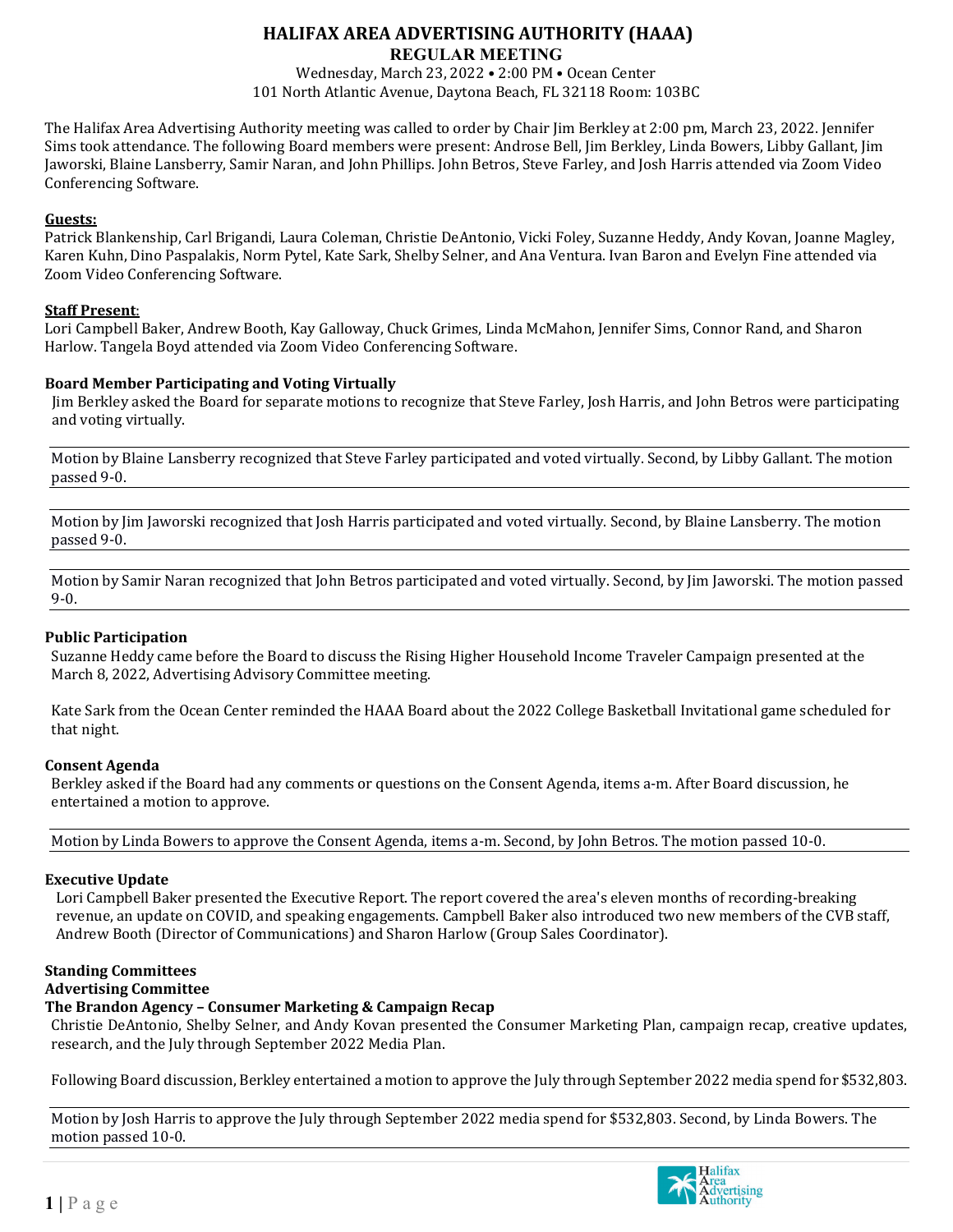### **HALIFAX AREA ADVERTISING AUTHORITY (HAAA) REGULAR MEETING**

Wednesday, March 23, 2022 • 2:00 PM • Ocean Center 101 North Atlantic Avenue, Daytona Beach, FL 32118 Room: 103BC

Kovan, Selner, and DeAntonio presented the creative testing results for the Rising Higher Household Income Traveler campaign, brand awareness ads, and website click ads.

Following Board discussion, Berkley entertained a motion to approve testing the "Famous for More Than You Think" campaign for the Rising Higher Household Income Traveler.

Motion by Josh Harris to approve testing the "Famous for More Than You Think" campaign for the Rising Higher Household Income Traveler. Second, by Blaine Lansberry. The motion passed 11-0.

#### **Tourism Event Funding**

#### **Friends of the Bandshell Summer Concert Series Update**

Dino Paspalakis, with Friends of the Bandshell Summer Concert Series and Carl Brigandi, with Spectrum Reach, presented the marketing plan for the summer concerts at the Daytona Beach Bandshell. (The \$15,000 amount was previously approved by HAAA.)

#### **World Pickleball Classic**

Ivan Baron, with Players International Management, came before the Board to request \$7,500 for the 2022 World Pickleball Classic being held at Pictona, November 17-20, 2022. The \$7,500 will go towards the marketing of the event.

Following Board discussion, Berkley entertained a motion to approve the \$7,500 funding request for the 2022 World Pickleball Classic.

Motion by Josh Harris to approve the \$7,500 funding request for the 2022 World Pickleball Classic. Second, by John Betros. The motion passed 11-0.

#### **Contracts**

Kay Galloway presented and discussed each section of the October 1, 2022 – September 30, 2024, Simpleview, Inc. agreement.

Following Board discussion, Berkley entertained a motion to approve the Content Management System (CMS) for \$45,800 per year.

Josh Harris made a motion to approve the Content Management System (CMS) for \$45,800 per year. Second, by Linda Bowers. The motion passed 11-0.

Following Board discussion, Berkley entertained a motion to approve the Customer Relationship Management (CRM) system for \$17,000 per year.

Josh Harris made a motion to approve the Customer Relationship Management (CRM) system for \$17,000 per year. Second, by Linda Bowers. The motion passed 11-0.

Following Board discussion, Berkley entertained a motion to approve the Map Publisher Tool for \$6,000 per year.

Josh Harris made a motion to approve the Map Publisher Tool for \$6,000 per year. Second, by Linda Bowers. The motion passed 11-0.

Following Board discussion, Berkley entertained a motion to approve the SimpleSupport 5 Plan for \$6,000 per year.

Josh Harris made a motion to approve the SimpleSupport 5 Plan for \$6,000 per year. Second, by Linda Bowers. The motion passed 11-0.

Following Board discussion, Berkley entertained a motion to approve the User-Generated Content via Crowdriff function for \$12,000 per year.

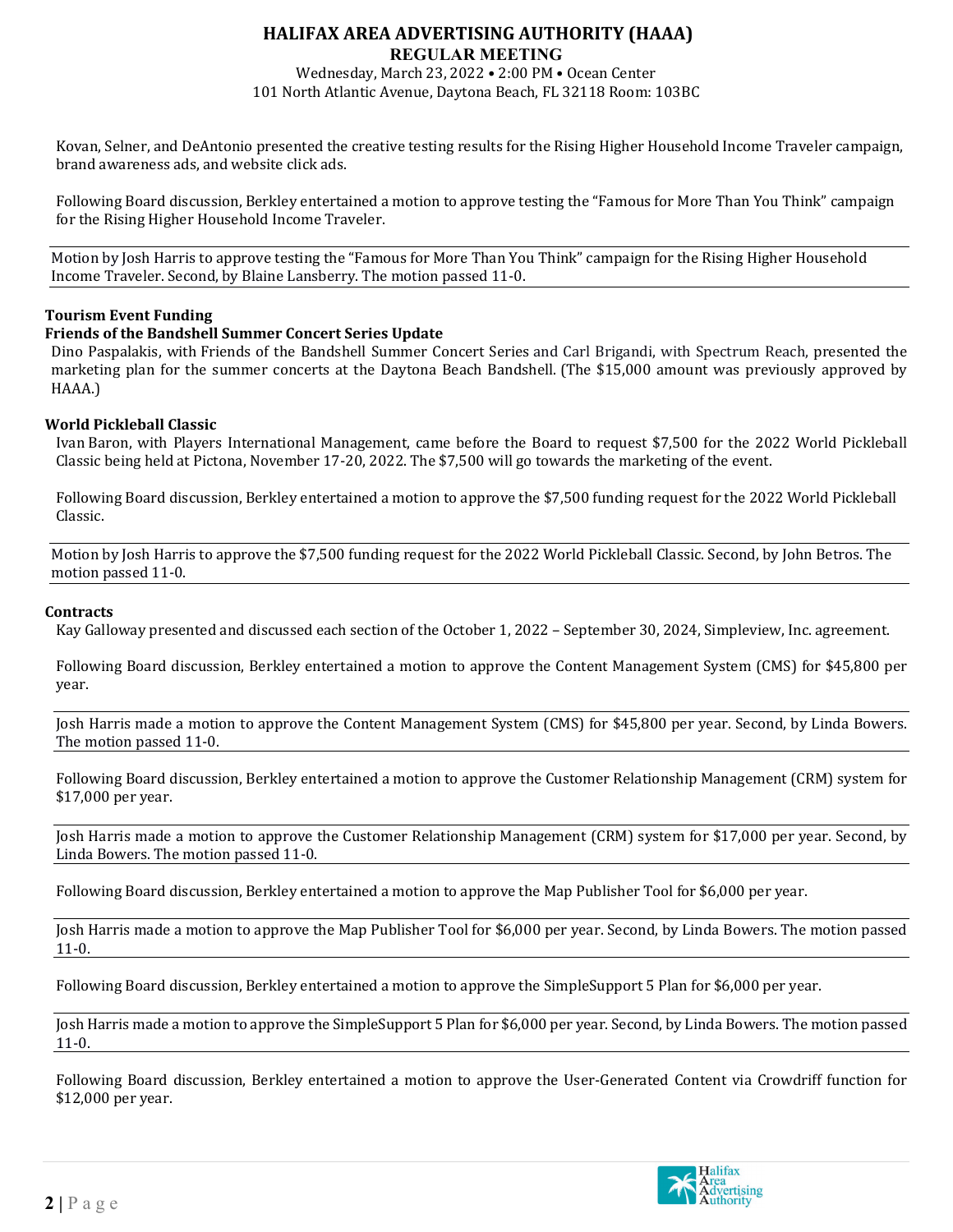# **HALIFAX AREA ADVERTISING AUTHORITY (HAAA)**

# **REGULAR MEETING**

Wednesday, March 23, 2022 • 2:00 PM • Ocean Center 101 North Atlantic Avenue, Daytona Beach, FL 32118 Room: 103BC

Josh Harris made a motion to approve the User-Generated Content via Crowdriff function for \$12,000 per year. Second, by Linda Bowers. The motion passed 11-0.

Following Board discussion, Berkley entertained a motion to approve VisitApps for \$10,000 per year.

Josh Harris made a motion to approve VisitApps for \$10,000 per year. Second, by Linda Bowers. The motion passed 11-0.

Following Board discussion, Berkley entertained a motion to approve AudioEye for \$12,000 per year.

Josh Harris made a motion to approve AudioEye for \$12,000 per year. Second, by Linda Bowers. The motion passed 11-0.

Following Board discussion, Berkley entertained a motion to approve Search Engine Marketing (SEO) for \$24,000 per year.

Josh Harris made a motion to approve Search Engine Marketing (SEO) for \$24,000 per year. Second, by Linda Bowers. The motion passed 11-0.

Following Board discussion, Berkley entertained a motion to approve the Simpleview Digital Asset Management Tool (DAM) for \$7,188 per year.

Josh Harris made a motion to approve the Simpleview Digital Asset Management Tool (DAM) for \$7,188 per year. Second, by Linda Bowers. The motion passed 11-0.

### **Request for Statement of Qualifications (RSQ) from Advertising Agencies Review**

Galloway reminded the Board that ten RSQs were received and then reviewed. Galloway provided an Advertising Agency RSQ Recap Sheet.

Following Board discussion, Berkley entertained a motion to move forward with The Brandon Agency and Starmark Advertising as the agencies that would present at the May 18, 2022, HAAA Board meeting to be the new Agency of Record.

Josh Harris made a motion to move forward with The Brandon Agency and Starmark Advertising as the agencies that would present at the May 18, 2022, HAAA Board meeting to be the new Agency of Record. Second, by Blaine Lansberry. The motion failed 0-11.

Following Board discussion, Berkley entertained a motion to have The Brandon Agency, The Zimmerman Agency, Paradise, Starmark Advertising, and Aqua Marketing & Communications present at the May 18, 2022, HAAA Board meeting to be the new Agency of Record.

Blaine Lansberry made a motion to have The Brandon Agency, The Zimmerman Agency, Paradise, Starmark Advertising, and Aqua Marketing & Communications present at the May 18, 2022, HAAA Board meeting to be the new Agency of Record. Second, by John Betros.

Before a vote was taken, Blaine Lansberry motioned to amend having The Brandon Agency, The Zimmerman Agency, Paradise, Starmark Advertising, and Aqua Marketing & Communications present at the May 18, 2022, HAAA Board meeting to be the new Agency of Record. Second, by Samir Naran. The motion passed 11-0.

Following Board discussion, Berkley entertained a motion to have The Brandon Agency, The Zimmerman Agency, Starmark Advertising, and Aqua Marketing & Communications present at the May 18, 2022, HAAA Board meeting to be the new Agency of Record.

Blaine Lansberry made a motion to have The Brandon Agency, The Zimmerman Agency, Starmark Advertising, and Aqua Marketing & Communications present at the May 18, 2022, HAAA Board meeting to be the new Agency of Record. Second, by John Betros. The motion passed 11-0.

### **Adoption of the 2022-25 Strategic Plan**

Shelley Green with MMGY presented the revised 2022-25 Strategic Plan.

Following Board discussion, Berkley entertained a motion to approve the adoption of the 2022-25 Strategic Plan.